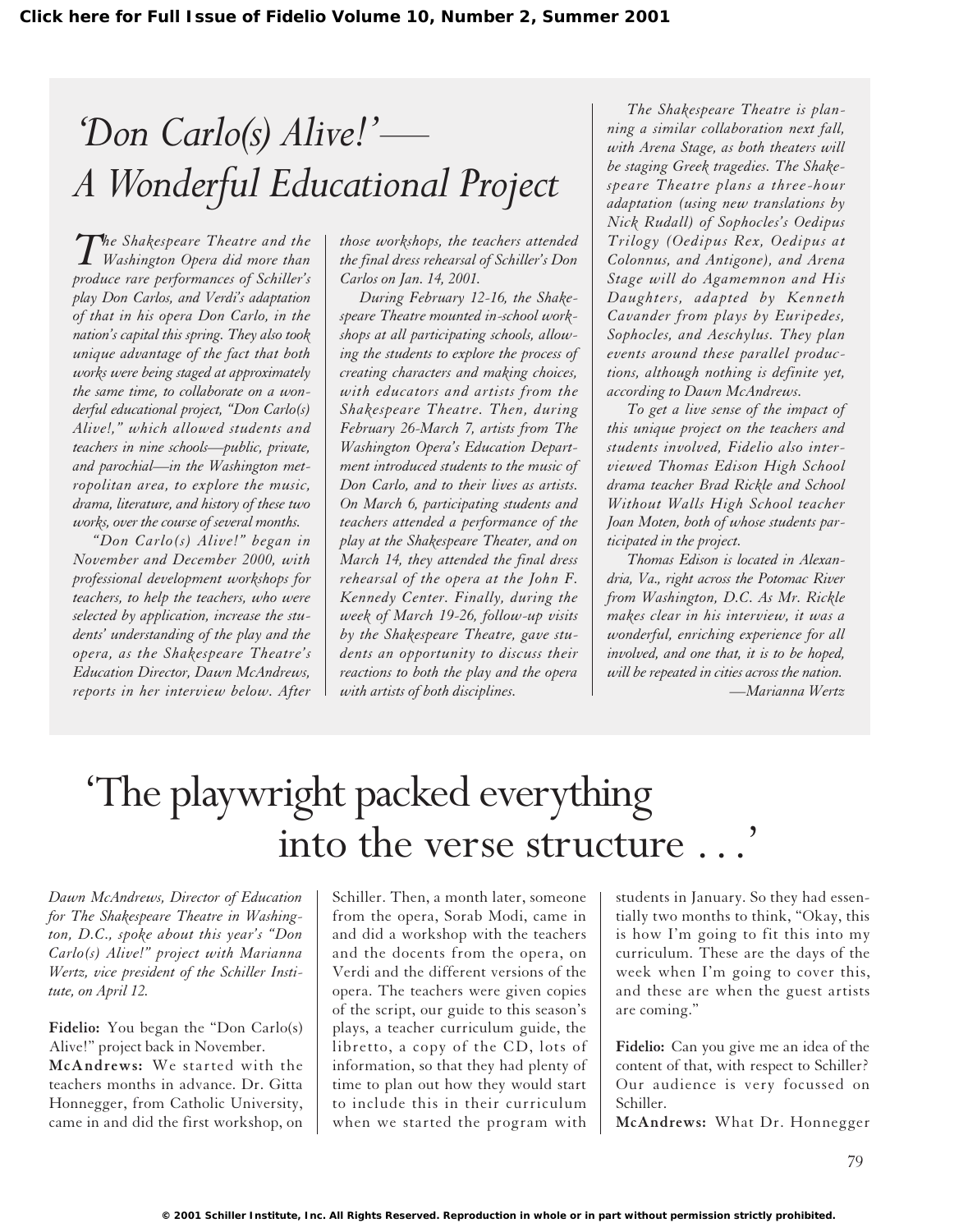talked about was very specifically focussed on a chronology of Schiller as a writer, and the different periods of his writing and where he was in his life. For instance, the four years it took to write *Don Carlos,* his teaching history under an assumed name, and his falling in and out of grace and living in exile, so to speak. She talked a lot about how his life and the relationships he was having connected to how he was able to write the play, why he went back and re-wrote the first part in verse, how it shifts from Don Carlos to Posa, given the philosophical shift in his own beliefs.

We made one mention of the fact that it's not historically accurate, and that's not what Schiller is writing about. Then she really took them through a quick, but succinct biography, based on which plays came when, what was happening in his life, and a little bit of world events. She's not German, she's Austrian, but she has lived in Germany. She gave us a little bit of understanding of the political structure of the time and the city-states, and how Germany was coming together in nationalism, and the other revolutions in the world, and what the fervor and the climate were.

She tried to give us a little bit of an understanding of Germanic people and how the play is received. "Giving men the right to think," and that line, how it's received nationally. We talked a little bit about how many productions there were during the Nazi period, and how certain lines had to be cut, but people still got up on their feet and cheered. So she gave us a really thorough understanding of Schiller and his time, and then how his time responded to Schiller.

**Fidelio:** One of the things we often stress is that Schiller looked at the American Revolution as a model for Germany . . .

#### **McAndrews:** Yes.

Fidelio: ... and then was disappointed in what happened in the French Revolution.

**McAndrews:** Yes. And we talked a lit-



*Driven by emotional turmoil, Carlos commits an act of treason by threatening the person of his father the King.*

tle bit about how he was disappointed with the French Revolution.

**Fidelio:** He wrote that "a great time has found a little people."

**Fidelio:** You went to the schools yourself. Can you tell me how the students responded and what happened?

**McAndrews:** I think the presentations were set up with a good order to them, in that we tried to go back and forth between a visit to the theater, and then a visit from an opera person, and a visit from a theater person, so that we were constantly asking them to compare the two. When I went in and did the inschool visits for theater, we worked a little bit on poetry and verse, because, clearly, there's a reason why Schiller is writing this play in verse.

What I did was have them do some work in iambic pentameter, and then I took a passage from the first act of the play and took out all the dialogue around it, and just left Carlos's monologues from the first scene. Then I took a scene from the end of the play and had them look at Carlos's dialogues with Elizabeth at the end of the play, before they're caught. We read them, somewhat out of context, but just to see what we'd get emotionally. What I was trying to get them to understand is, that the playwright really packed everything we need into the verse structure, and there's a reason why they write in verse and not prose, and to see what you can get from the rhythm.

We looked at points in the first scene where Carlos rambles and has short, choppy sentences, and his vocabulary isn't as sophisticated, and his sentence structure isn't as sophisticated, and he's blaming other people, and he's not taking responsibility, and he doesn't seem to be in control of his emotions and they can overtake them. He's looking for another father figure, and he's blaming his father and his upbringing, and he's whining.

Then we looked at the scene at the end, and he's not without emotion, but he seems more in control of his emotions. His vocabulary has increased, he's a much more mature character, and we can see the arc of the play.

It's done a little bit more through Socratic method, so that I'm not giving that to them, they're actually reading it, and then I ask them to interpret what they've read—what do you see, how does this feel, if you were the actor saying this, what would it tell you, and they gave all the answers.

**Fidelio:** Did you ever consult, or have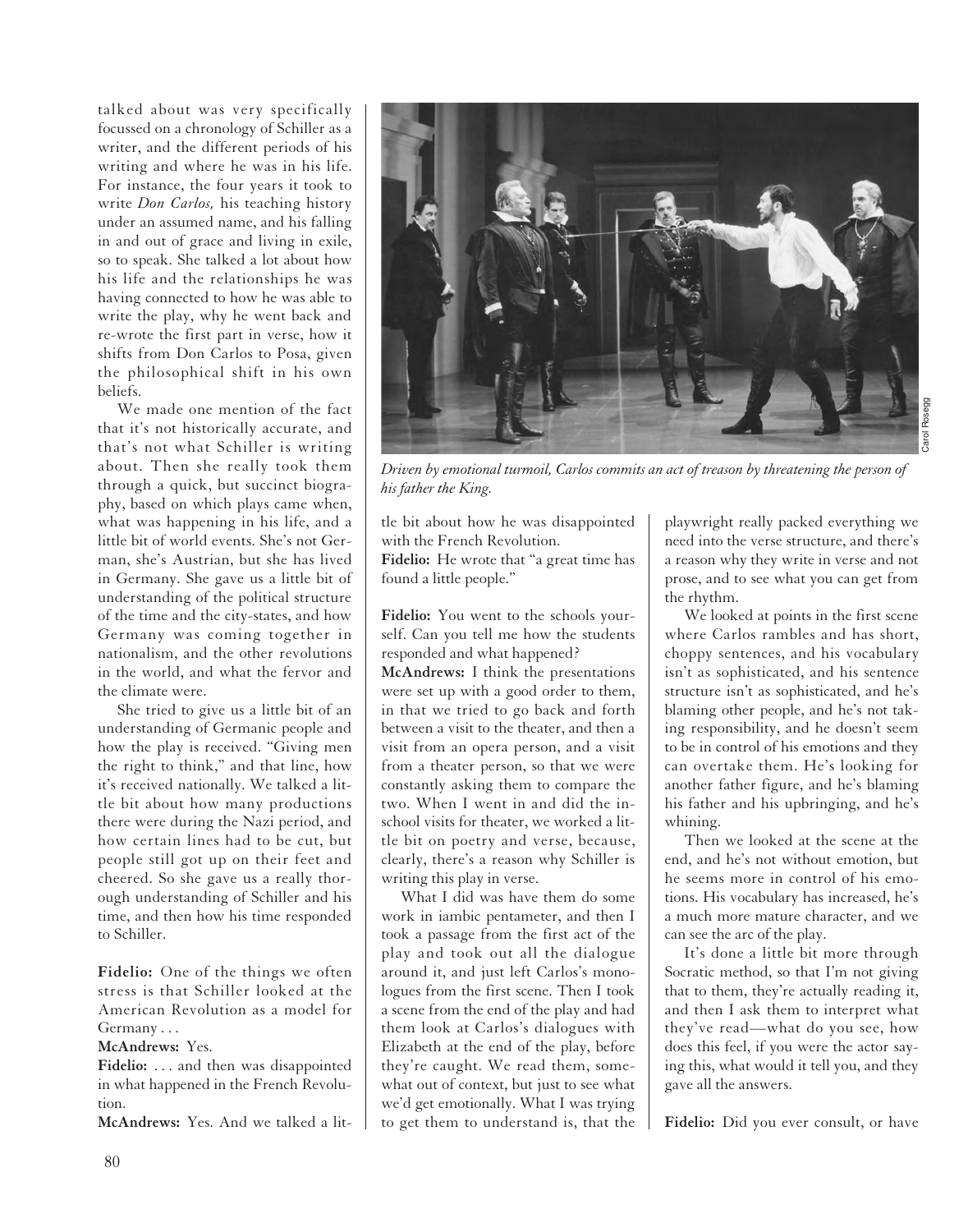you heard of the fact that Schiller wrote the "Letters on Don Carlos"?

**McAndrews:** Yes, and I did actually look at some of them, when I was preparing some of the dramaturgical stuff over the summer. One of the things that I found interesting in certain libraries, is that you can only find material written on Schiller, in English in any case, from very early in the Twentieth century.

**Fidelio:** Right, except for what the Schiller Institute has done.

**McAndrews:** Exactly. There's very, very little. Trying to find a Schiller scholar in the United States was extremely difficult. I did look at the "Don Carlos Letters," I looked at a lot of other of his writings, "Theatre As a Moral Institution," a lot of other things, to get a sense of how he was feeling as a whole person during the writing of *Don Carlos.*

**Fidelio:** I asked about this, because I wanted to see how you treated the character of the Marquis de Posa with the students, which is developed in those letters by Schiller, his limitations as a figure.

**McAndrews:** One of the things that we talked about in the follow-up visits, was the role of the Marquis de Posa. We talked a lot about the arc of the play through Don Carlos, not leaving out Posa, but I wanted them to really watch Carlos's development, and how he's affected in different scenes by everyone around him. How he can be talking to Posa and be extremely motivated to save The Netherlands, and then talk to his dad and crumble, and talk to his stepmother, and how the Romanticism really works through Carlos. I think that's the thing that keeps the play together. While I know some critics have said that it shifts to Posa, and who are we watching; but, I think the thing that makes the Romanticism, the style, work, is how we watch the torment or the tempest that happens to Carlos. So we asked them to focus on that.

**Fidelio:** The idea of Romanticism is a catching point with the Schiller Institute, because "Romantic" is a false label for this thoroughly Classical author.

**McAndrews:** I completely understand that, yes, without question.

**Fidelio:** Is this kind of project going on anywhere else in the country, with this kind of cross-collaboration?

**McAndrews:** Cincinnati Playhouse in the Park has—I don't know if it's an after-school program, or something that they do with a group of other arts organizations—there is a conference called Crossing Paths, which is an interdisciplinary conference that's held every other year. The second year of it is this year, and it will be in Indianapolis. The goal of that is to get more interdisciplinary programs. It's an educa-

tion directors' conference, predominantly, so the idea is that we would get together in a place and start the ferment. Opera America may know a little bit more about what other opera companies are doing these collaborations.

It's hard to sync up with another arts organization. This happened accidentally, that we were both producing at the same time.

**Fidelio:** You just noticed it and decided to collaborate?

**McAndrews:** Exactly. Next season, since the Shakespeare Theatre and Arena Stage will be opening their seasons with Greek plays, we are going to be doing a collaboration with Arena. We haven't talked about any specifics yet. I don't know if it will be seminar-style. So we will continue to look for opportunities to help enliven the curriculum with other arts organizations.

**Fidelio:** One last question: How would



*Queen Elizabeth and King Philip: "She is as much a revolutionary as Posa, and as Carlo eventually becomes."*

you sum up the effect this had on the students?

**McAndrews:** From the follow-up visits that I did, I would say that it exceeded our expectations. The students all commented that their experience in the theater and at the Kennedy Center was definitely enhanced by the workshops; that they had had no exposure to opera before this. Those students who read the play and then saw the play, then saw the opera, were really able to converse about the differences, and ask astute questions about choices that the directors made, choices that the actors made, how we interpreted the texts, why did we cut certain scenes out, why did we make the Grand Inquisitor the way we did, why did we not have a baroque, ornate palace. A lot of really in-depth questions.

So, if our goal is to encourage the arts to be maintained as important in the curriculum, and that students will come and will appreciate it, and do want to be encouraged to think in those ways, then I think we were successful.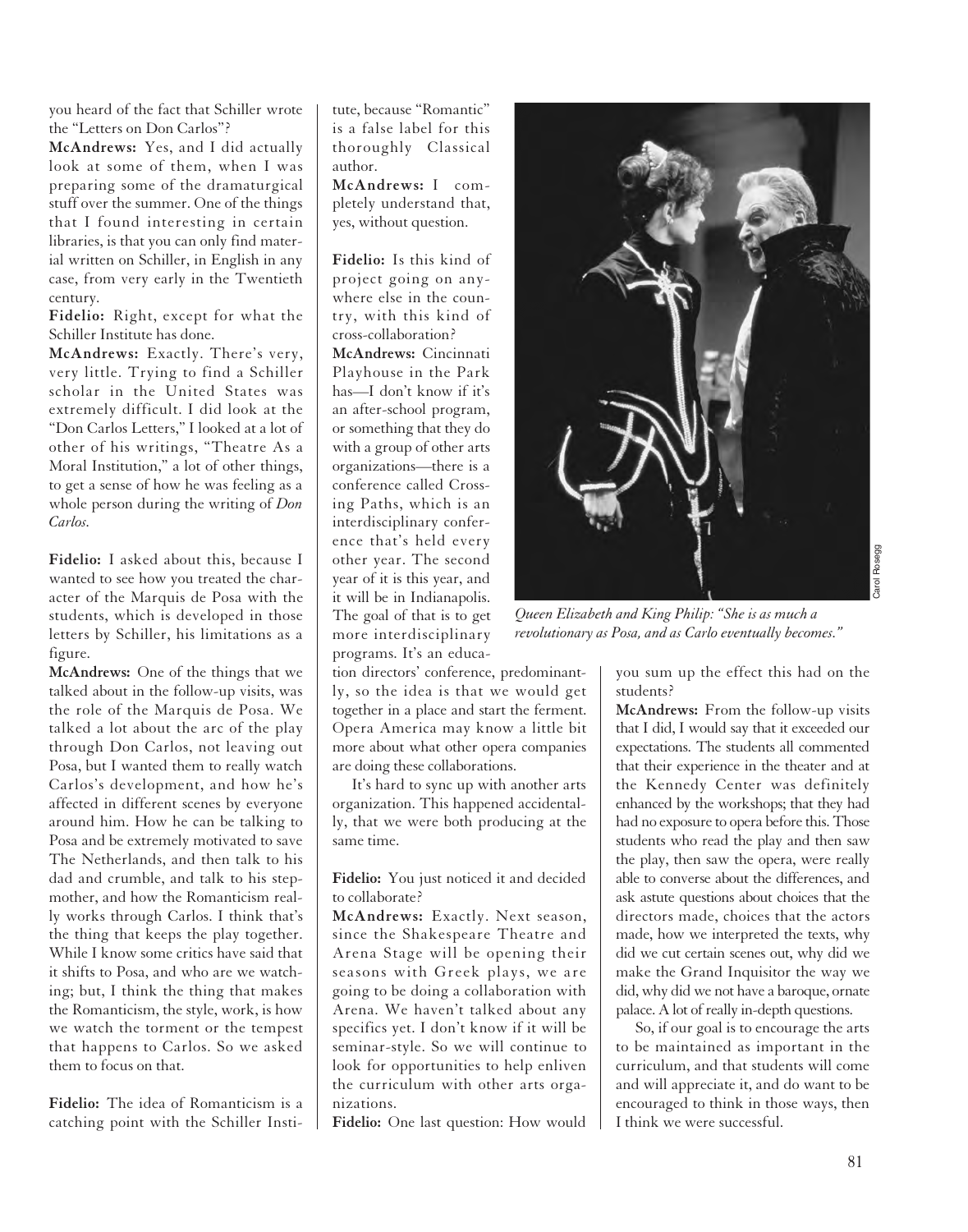### 'The students were really drawn to the character of Posa ...'

*Brad Rickle teaches drama at Thomas Edison High School in Alexandria, Va. He and his drama students, who are in the 11th grade, participated in the "Don Carlo(s) Alive!" project this year. He spoke with Marianna Wertz on March 27.*

**Fidelio:** Tell me about the project. **Rickle:** The project centered around students reading the play and the Shakespeare Theatre and the Washington Opera, both of their education departments, brought in folks to do workshops with the kids on both productions, the opera and the play.

**Fidelio:** Could you describe the workshops?

**Rickle:** Dawn McAndrews, the education director of the Shakespeare Theatre, did a fantastic job. She came in one day and did a lot of work with the kids with language, got them up on their feet, led a post-show discussion with them last week, to talk about the play and what they thought about the production of *Don Carlos* at the Shakespeare Theatre.

All of the instructors went to, I believe it was two workshops. One focussed on the play, and the other one on the opera. The opera folks sent us two opera singers, and they did a workshop on singing opera. That was fantastic.

**Fidelio:** Did they talk about *bel canto?* **Rickle:** Yes, and they did demonstrations. One gal sang in her nightclub voice, pop-singer-type voice, and then sang something with her opera voice, so that the students could hear the difference between those two things. That was fascinating. Then there was another gentleman who sang as well. They talked about what you have to do to sing opera, what the demands of that are. **Fidelio:** Like foreign language?

**Rickle:** Yes, and that was good, because



*The paradoxical Marquis Posa (left), played by the Shakespeare Theatre's Andrew Long, is "won over to the delusion he can bring his ideals to fruition working through the King."*

they talked about the foreign languages that they needed to know and how they learned them; the physical, vocal requirements; the commitment that's involved in it.

Dawn focussed a lot on [director] Michael Kahn's ideas about the production, and what he and [set designer] Ming Cho Lee were trying to make come alive in the play. We focussed a lot on the performance of the actors.

She asked the kids a lot of questions about what did they think about the performances, because they had read the script. Then in my classroom, we worked on learning about Schiller, learning about the time period in which the play was written, what was going on, not only in terms of dramatic literature, but just what was happening in the world at that time.

I also had the kids memorize a monologue from the play. Any character they wanted. So, some of them did Posa, some of them did Carlos, some of them did the Queen, about a minute or

minute and a half for each one.

The thing that had attracted me to the program was, I had seen a production of *Don Carlos* at Stratford two seasons ago. I had never heard of Schiller, I had never heard of the play, but I really liked the production that they did there.

**Fidelio:** Do you specialize in Shakespeare?

**Rickle:** I'm pretty much a generalist, because I teach high school. One of my passions is Shakespeare. Of course, I loved the play, because it was so connected to, I would say, a combination of *Hamlet* and *King Lear,* to a certain extent. Plus, it was a period and a dramatist that students in high school normally wouldn't be exposed to.

I knew the play, and I thought the kids would really get into the passion of that play.

**Fidelio:** What did the kids say about the play?